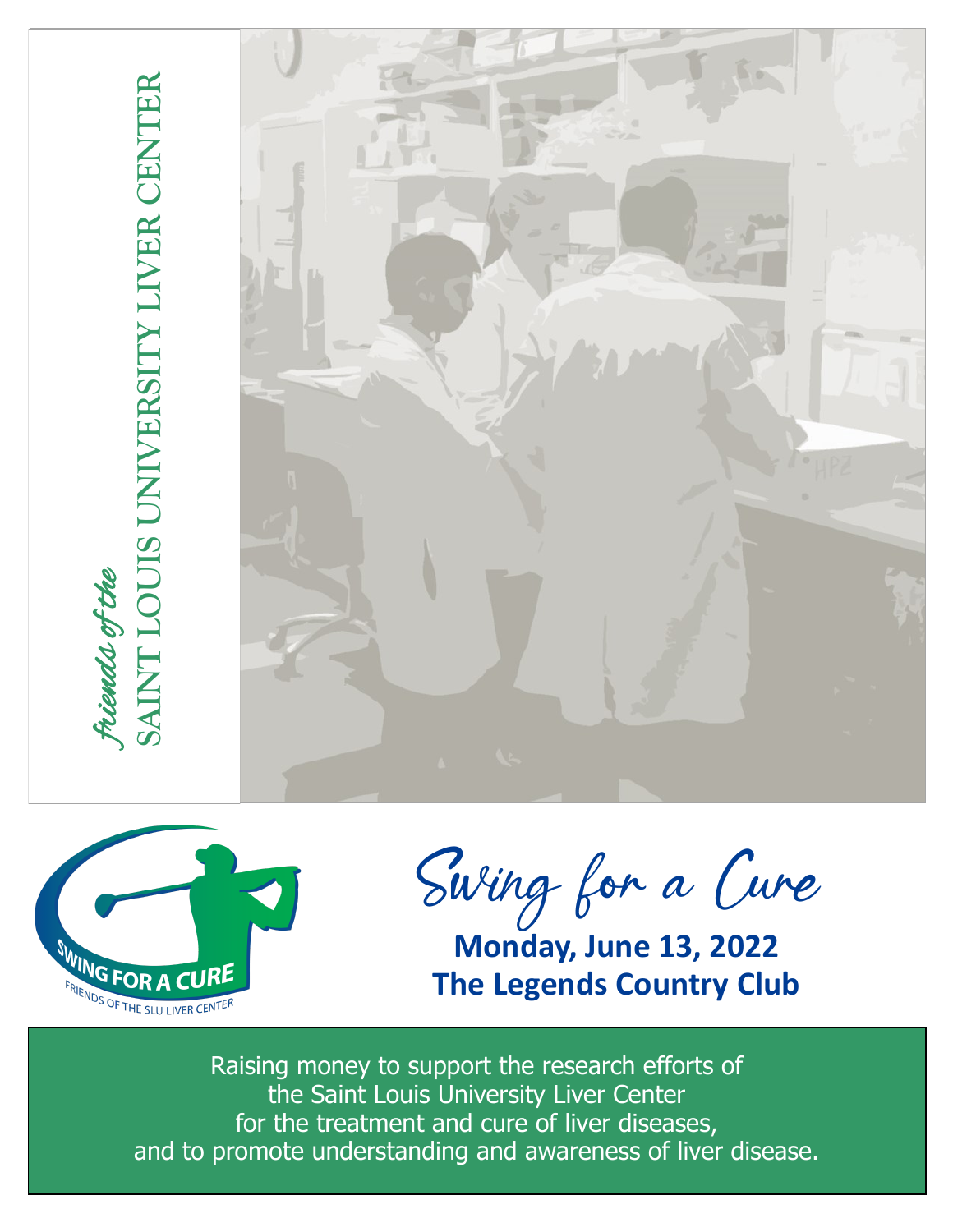# Event Timeline

| $10:00$ am  | Registration                            |
|-------------|-----------------------------------------|
| $11:00$ am  | Lunch                                   |
| $11:50$ am  | <b>Golfers to Carts/Opening Remarks</b> |
| <b>NOON</b> | <b>SHOTGUN START</b>                    |
| $4:45$ pm   | <b>Awards &amp; Presentation</b>        |

SWING FOR A CURE raises funds to support vital research and promote understanding and awareness of liver disease at the Saint Louis University Liver Center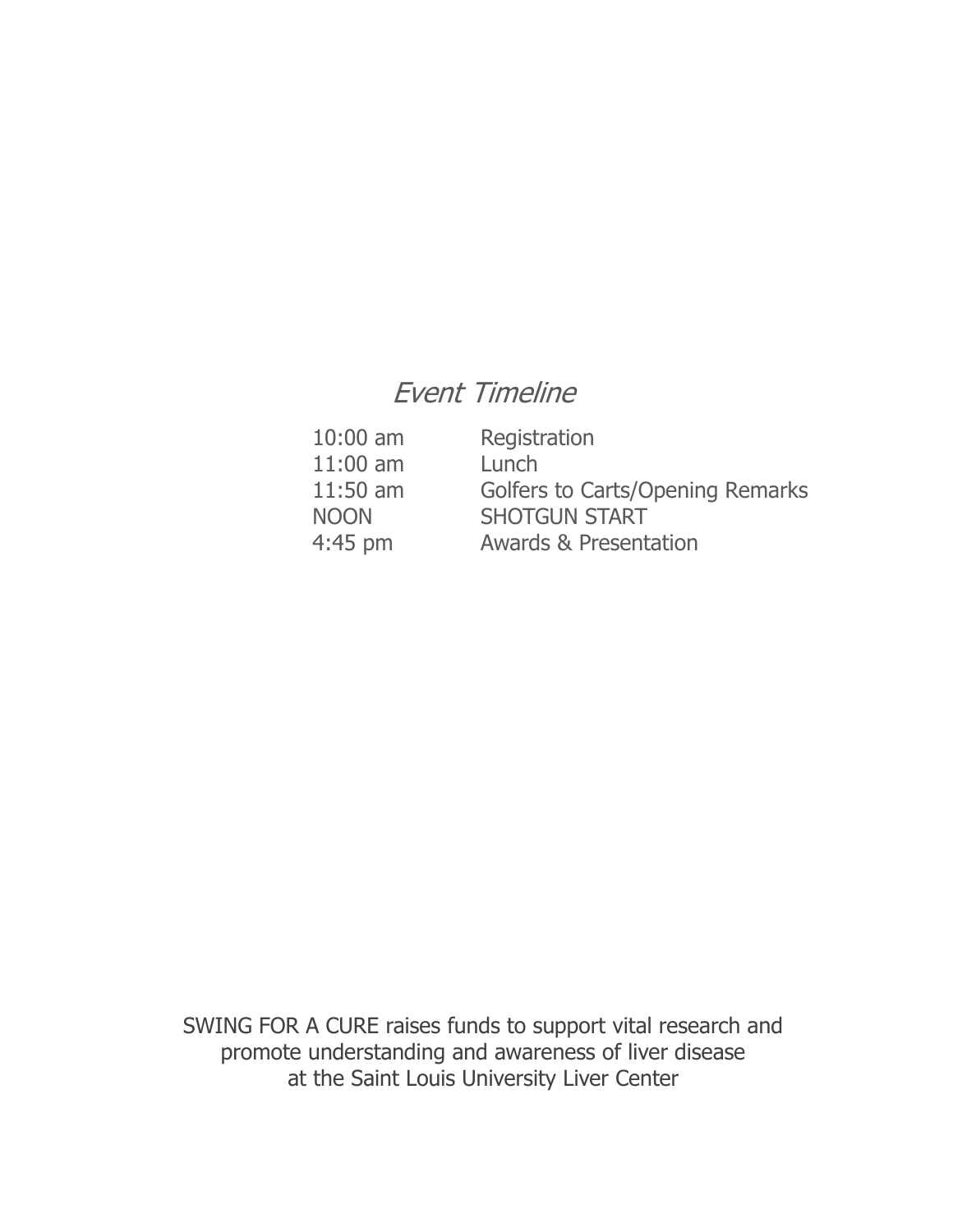*<u>Swing for a Cure*<br>June 13, 2022</u>

Benefitting Friends of the Saint Louis University Liver Center



## **2022 Sponsorship Opportunities**

## **Print Deadlines vary – For Team Registration, Please respond by June 1, 2022**

The 2nd annual SWING for a Cure Golf Tournament will be held at The Legends Country Club on the Robert Trent Jones, Sr. 18 hole course located in Eureka, MO. The scenic views of Eureka, open fairways & large greens, will make your golf experience unlike any other.

SWING for a Cure supports the research efforts of the Saint Louis University Liver Center for the treatment and cure of liver diseases and to promote understanding and awareness of liver disease.

### **\$10,000 – Presenting Sponsor**

- $\Rightarrow$  Company recognition as Presenting Sponsor on event banner and promotional materials
- $\Rightarrow$  Acknowledgement/advertisement on all event signage
- $\Rightarrow$  (3) Foursomes for the event (\$3,000 value)
- $\implies$  Company recognition in Friends newsletter (circulation approximately 2,500)
- $\Rightarrow$  Listed as a sponsor on Friends of the SLU Liver Center website and Facebook page
- $\Rightarrow$  Promotional items may be placed in goodie bags

#### **\$5,000 – Tournament Sponsor**

- $\Rightarrow$  Company recognition on event banner and promotional materials
- $\Rightarrow$  Acknowledgement/advertisement on all event signage
- $\Rightarrow$  (2) Foursomes for the event (\$2,000 value)
- $\implies$  Company recognition in Friends newsletter (circulation approximately 2,500)
- $\Rightarrow$  Listed as a sponsor on Friends of the SLU Liver Center website and Facebook page
- $\Rightarrow$  Promotional items may be placed in goodie bags

#### **\$2,500 – Research Sponsor**

- $\Rightarrow$  Company recognition on event banner
- $\Rightarrow$  Acknowledgement/advertisement on all event signage
- $\Rightarrow$  Foursome for the event (\$1,000 value)
- $\Rightarrow$  Company recognition in Friends newsletter (circulation approx. 2,500)
- $\Rightarrow$  Promotional items may be placed in goodie bags

#### **\$1,000 – Friends Team Sponsor**

- $\Rightarrow$  Foursome for the event
- $\Rightarrow$  Team recognition in Friends newsletter (circulation approx. 2,500)

### **\$500 – Beverage Cart** *(2 available)***/Driving Range Sponsor** *(1 available)*

- $\Rightarrow$  Company name and logo on beverage cart(s)
- $\implies$  Company recognition in Friends newsletter (circulation approximately 2,500)
- $\Rightarrow$  Listed as sponsor on Friends of the SLU Liver Center website and Facebook page

### **\$250 – Hole Sponsors** *(18 available)*

- $\Rightarrow$  Company name and logo at sponsored hole
- $\Rightarrow$  Company recognition in Friends newsletter (circulation approx. 2,500)
- $\Rightarrow$  Listed as sponsor on Friends of the SLU Liver Center website and Facebook page

## **All proceeds benefit Friends of the Saint Louis University Liver Center, a 501(c)(3) corporation.**

14323 South Outer 40 Rd. Suite 200M, Chesterfield MO 63017 – (314) 576-3078 Leisa Duff, Executive Director – lduff@friendsoftheslulc.org